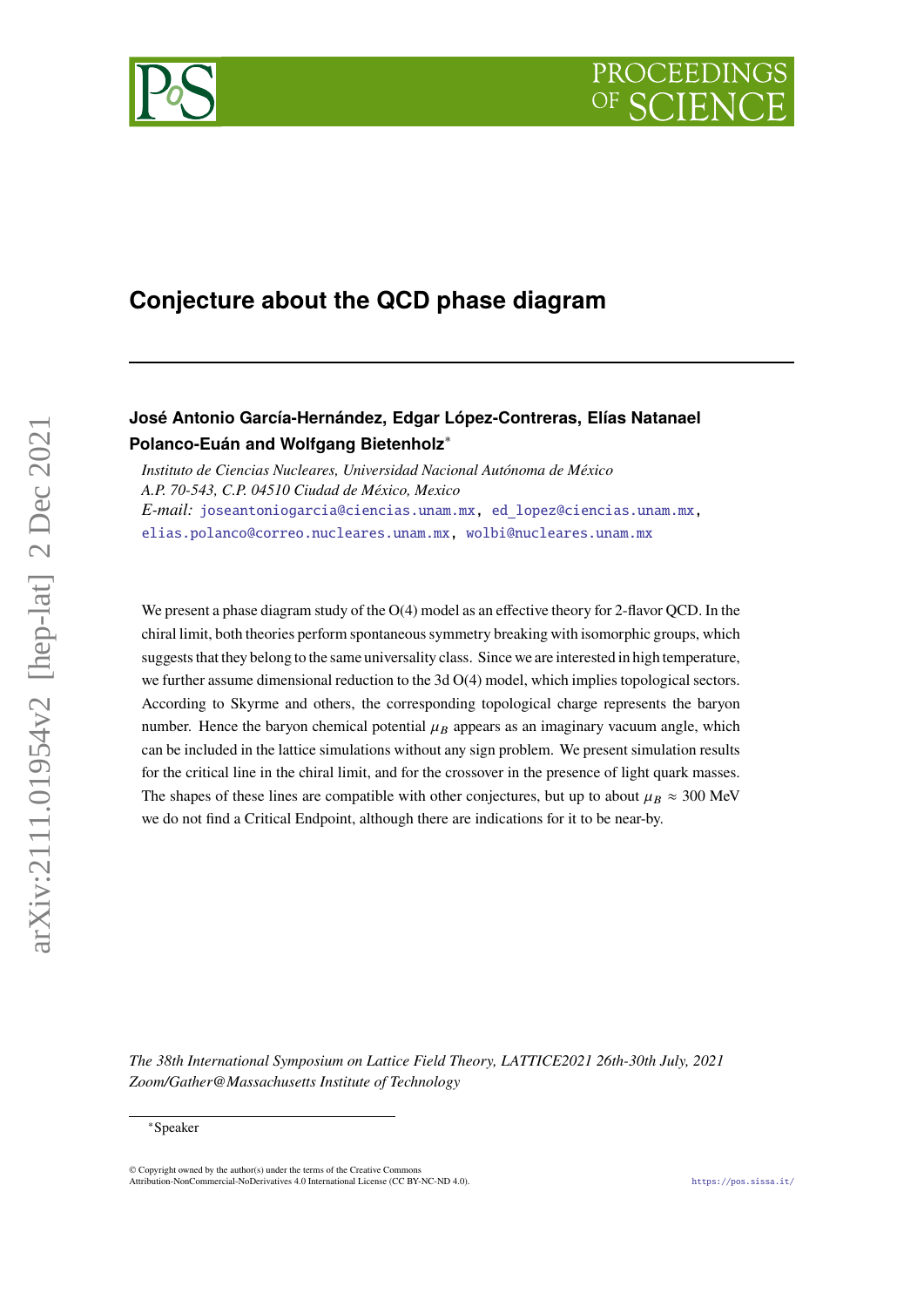#### **1. The O(4) model as an effective theory for 2-flavor QCD**

The QCD phase diagram is one of the most prominent open puzzles within the Standard Model. What we know quite well is the behavior at baryon chemical potential  $\mu_B = 0$ , which corresponds to zero baryon density.

• For massless quarks  $u$  and  $d$ , we expect a second order phase transition. If we add the  $s$ -quark with its physical mass, the critical temperature is around  $T_c \approx 132$  MeV [\[1\]](#page-8-0). For  $2 + 1 + 1$  flavors, with  $m_u = m_d = 0$  and physical masses  $m_s$  and  $m_c$ , the transition turns into a crossover, but the pseudo-critical temperature is practically the same,  $T_{\text{nc}} \approx 134$  MeV [\[2\]](#page-8-1).

• In the case of physical quark masses  $m_u$ ,  $m_d$ ,  $m_s$ , lattice studies reveal again a crossover, now at a pseudo-critical temperature of  $T_{\text{pc}} \approx 155$  MeV, see *e.g.* Refs. [\[3\]](#page-8-2). This value of  $T_{\text{pc}}$  is compatible with the experimentally measured freeze-out temperature of the quark-gluon plasma.

At  $\mu_B > 0$ , lattice QCD is plagued by a notorious "sign problem" (see *e.g.* Ref. [\[4\]](#page-8-3)), which prevents the exploration of the QCD phase diagram at finite baryon density. Despite numerous efforts, there is still no breakthrough in the attempts to overcome this sign problem. Therefore it is still appropriate to elaborate conjectures about the QCD phase diagram based on effective theories.

Here we consider the O(4) non-linear  $\sigma$ -model, which is assumed to be in the same universality class as 2-flavor QCD in the chiral limit [\[5\]](#page-8-4). Adding an external "magnetic field" (or "ordering field")  $\vec{h}$  corresponds to a degenerate quark mass, and we obtain the Euclidean action

$$
S[\vec{e}] = \int d^3x \int_0^{\beta} dx_4 \left[ \frac{F_{\pi}^2}{2} \partial_{\mu} \vec{e}(x) \cdot \partial_{\mu} \vec{e}(x) - \vec{h} \cdot \vec{e}(x) \right], \quad \vec{e}(x) \in S^3, \ F_{\pi} \simeq 92.4 \text{ MeV}. \tag{1}
$$

At  $h = |\vec{h}| = 0$  the action has a global O(4) symmetry, which can break spontaneously to O(3).  $h > 0$  adds some explicit symmetry breaking, in analogy to degenerate quark masses  $m_u = m_d > 0$ . There is a local isomorphy with or without symmetry breaking,

$$
\{ \ SU(2)_L \otimes SU(2)_R \hat{=} \, O(4) \; \} \quad \longrightarrow \quad \{ \ SU(2)_{L=R} \hat{=} \, O(3) \; \} \; ,
$$

which supports the assumption that the systems near criticality are in the same universality class.

We are interested in high temperature  $T = 1/\beta$ , so we assume dimensional reduction to the 3d O(4) model,

$$
S[\vec{e}] = \beta \int d^3x \left[ \frac{F_{\pi}^2}{2} \partial_i \vec{e}(x) \cdot \partial_i \vec{e}(x) - \vec{h} \cdot \vec{e}(x) \right] = \beta H[\vec{e}] \ . \tag{2}
$$

We are going to consider cubic lattice volumes,  $V = L<sup>3</sup>$ . With periodic boundary conditions, the configurations fall in topological sectors,  $\pi_3(S^3) = \mathbb{Z}$ . As pointed out by Skyrme and others, the topological charge Q corresponds to the baryon number  $B$  [\[6\]](#page-8-5). The field  $\vec{e}(x)$  seems to represent just the pions, but its topological windings also account for baryons. Hence the baryon chemical potential  $\mu_B$  corresponds to an imaginary vacuum angle  $\theta$ , which extends the Hamilton function to  $H[\vec{e}] = \cdots - \mu_B Q[\vec{e}] \in \mathbb{R}.$ 

#### **2. Quark mass and chemical potential without sign problem**

We are going to use the standard lattice action (in lattice units)

$$
S_{\text{lat}}[\vec{e}] = -\beta_{\text{lat}} \left( \sum_{\langle xy \rangle} \vec{e}_x \cdot \vec{e}_y + \vec{h}_{\text{lat}} \cdot \sum_x \vec{e}_x + \mu_{B,\text{lat}} Q[\vec{e}] \right),\tag{3}
$$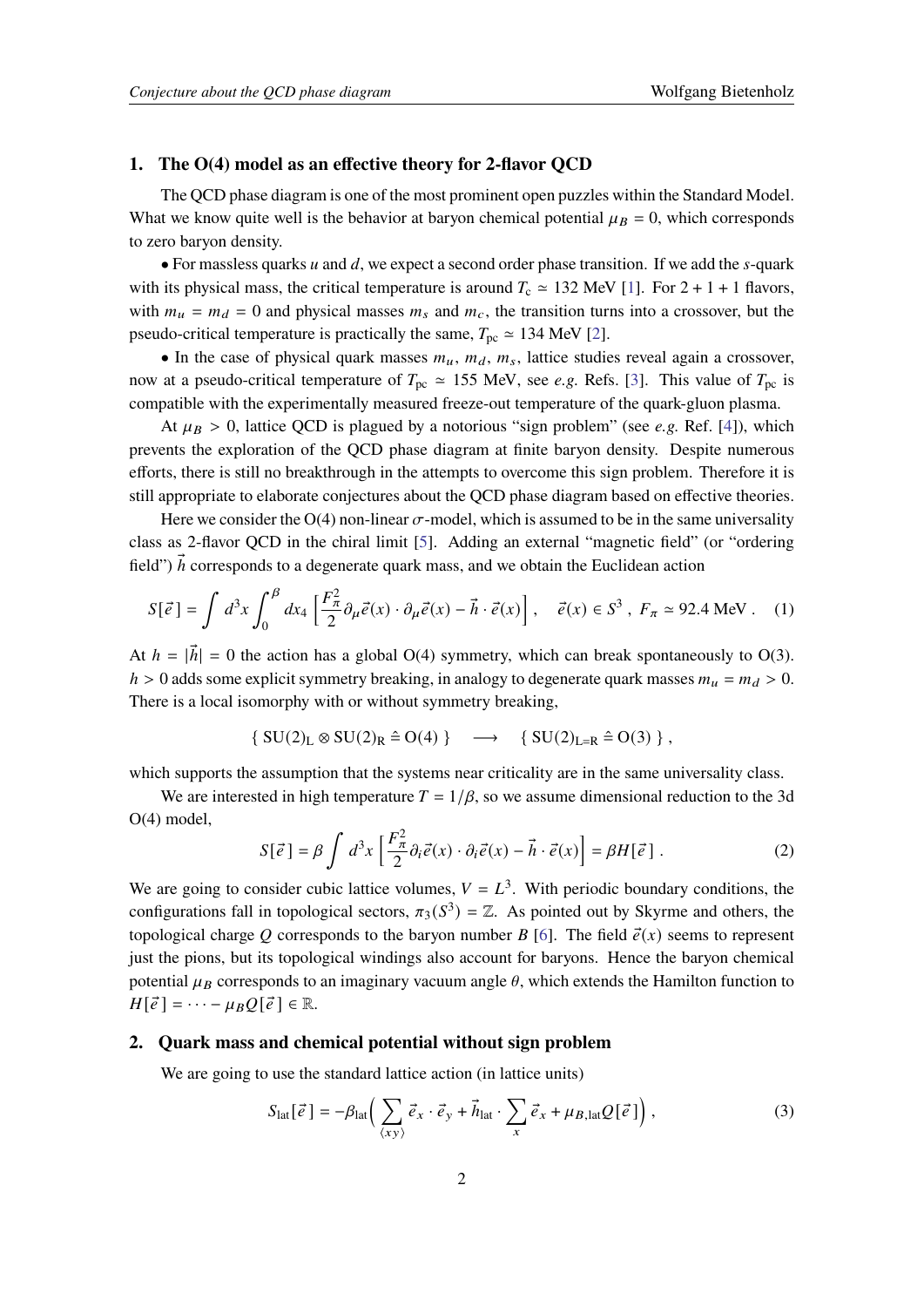with  $\beta_{\text{lat}} = \beta F_{\pi}^2$ ,  $\vec{h}_{\text{lat}} = \vec{h}/F_{\pi}^2$ ,  $\mu_{B,\text{lat}} = \mu_B/F_{\pi}^2$ . For the topological charge of a lattice configuration, we employ the geometric definition, which assures  $Q[\vec{e}] \in \mathbb{Z}$ . We split each lattice unit cube into 6 tetrahedra, as illustrated in Figure [1](#page-2-0) (left). The 4 spins attached to the vertices of one tetrahedron, say  $(\vec{e}_w, \vec{e}_x, \vec{e}_y, \vec{e}_z)$ , span a *spherical tetrahedron* on  $S^3$ , as symbolically sketched in Figure [1](#page-2-0) (right): the edges  $e_1 \dots e_6$  are geodesics in  $S^3$ . The topological density of a tetrahedron is given by the oriented volume of this spherical tetrahedron,  $V_{w,x,y,z}[\vec{e}] \in (-\pi^2, \pi^2)$ , which is normalized such that

<span id="page-2-0"></span>

tetrahedron on  $S^3$ . The topological charge is composed of the oriented volumes of such spherical tetrahedra. Figure 1: Left: division of a lattice unit cube into 6 tetrahedra. Right: symbolic sketch of a spherical

We have implemented a rather involved, implicit formula for  $V_{w,x,y,z}[\vec{e}]$ , which was derived in Ref. [\[7\]](#page-8-6). However, it is computationally more efficient to choose some reference point on  $S^3$  and count the tetrahedra which enclose this point, in an oriented sense. (We checked extensively that the results coincide.)

correlation time for the energy H,  $\tau_H$ , and for the topological charge Q,  $\tau_Q$ , in the lattice volume The applicability of an efficient cluster algorithm is another benefit of the  $O(4)$  model as an effective theory. We used the multi-cluster Wolff algorithm, which is particularly useful to avoid topological freezing. Different values of  $\mu_B$  are taken into account by modifying the cluster flip probability, along the lines of Ref. [\[10\]](#page-8-7). As an example, Figure [2](#page-3-0) shows the exponential auto- $V = 20^3$ , at  $h = 0$ . They hardly differ, thanks to the cluster algorithm. Still, for increasing  $\mu_{B, \text{lat}}$ ,  $\tau$  rises rapidly: at  $\mu_{B,lat} = 2.5$  it already exceeds 1000 multi-cluster sweeps, which has prevented us (so far) from exploring  $\mu_{B, \text{lat}} > 2.5$ . In all our data sets, the measurements were separated at least by  $2\tau$ ; without being very careful, one can indeed be led to wrong conclusions about a Critical Endpoint (CEP). From Figure [2](#page-3-0) we already suspect that we stay with a second order phase transition up to  $\mu_{B, \text{lat}} = 2.5$ , where  $\tau$  would diverge in infinite volume at the critical value  $\beta_{c, \text{lat}}$ .

#### **3. Conjectured phase diagram in the chiral limit**

We first present our results at  $h = 0$ , *i.e.* in the chiral limit, where we deal with a second order phase transition, at least at low  $\mu_{B,lat}$ . We convert lattice units to physical units by referring to the critical temperature at  $\mu_B = 0$ . On the lattice, it was measured to high precision,  $\beta_{c,lat} = 0.93590$ [\[9\]](#page-8-8), which we match with the aforementioned lattice QCD result of  $T_c \approx 132$  MeV, such that

$$
\mu_B = \frac{\beta_{\rm c, lat}}{\beta_{\rm c}} \mu_{B, \rm lat} \approx 124 \text{ MeV } \mu_{B, \rm lat} \,. \tag{5}
$$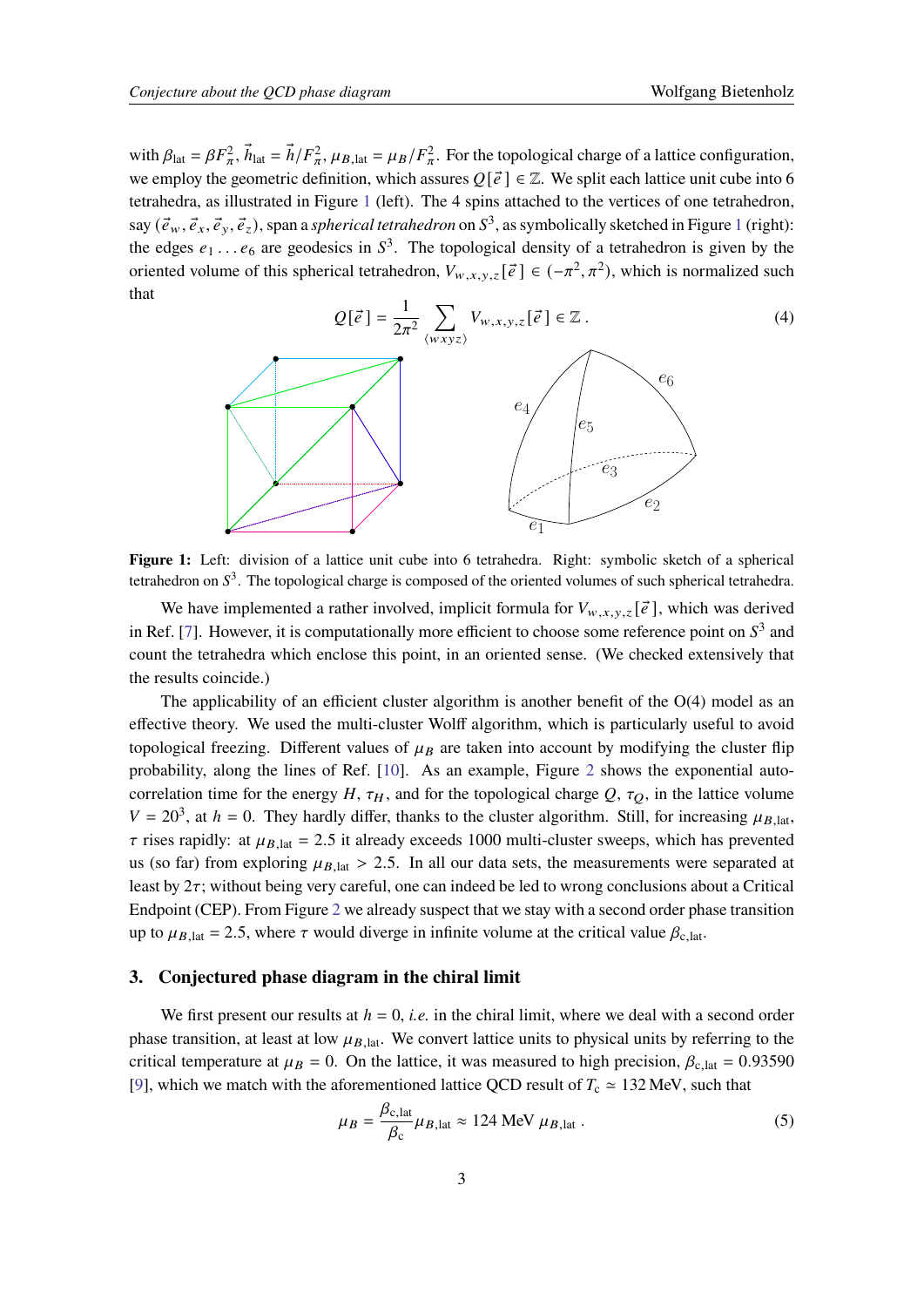<span id="page-3-0"></span>

**Figure 2:** The auto-correlation time  $\tau$ , in units of multi-cluster update sweeps, for the energy ( $\tau$ <sub>H</sub>) and the topological charge ( $\tau_O$ ), which are very similar. These examples refer to  $L = 20$ ,  $h = 0$ .

We simulated at  $\mu_{B,lat} = 0$ , 0.1, 0.2, ...1.5, 2, 2.5, which corresponds to the range  $\mu_B$  = 0...309 MeV. We are restricted to modest lattice volumes  $V = L^3$ ,  $L = 10$ , 12, 16, 20, due to the problem with the huge auto-correlation time at our largest values of  $\mu_{B,lat}$ . For each parameter set, we performed  $10<sup>4</sup>$  measurements, with perfectly thermalized and de-correlated configurations. In order to monitor the phase transition and its order, we measured some observables given by first and second derivatives of the free energy  $F = -T \ln Z$  [\[8\]](#page-8-9).

The plots in Figure [3](#page-4-0) on top show the energy density  $\epsilon = \langle H \rangle / V$  and the magnetization density  $m = \langle |\vec{M}| \rangle / V$ ,  $\vec{M} = \sum_{x} \vec{e}_x$  (the order parameter), which are first derivatives of F, at  $L = 20$ . We see that increasing  $\mu_{B,lat}$  at fixed  $\beta_{lat}$  enhances  $\epsilon$  but reduces m, as expected when more topological windings appear. In particular for our largest values of  $\mu_{B,lat}$  we clearly see intervals of maximal slope, which coincide and move to larger  $\beta_{\text{lat}}$  when  $\mu_{B, \text{lat}}$  increases. This indicates the approximate value of  $\beta_{c,lat}$ . At  $\mu_{B,lat} = 2.5$  these slopes turn into quasi-jumps, so one might wonder whether a first order phase transition is near-by, or even attained.

The lower four plots in Figure [3](#page-4-0) refer to second derivatives of  $F$ , namely the specific heat  $c_V$ and the magnetic susceptibility  $\chi_m$ ,

$$
c_V = \frac{\beta_{\text{lat}}^2}{V} \left( \langle H^2 \rangle - \langle H \rangle^2 \right), \quad \chi_m = \frac{\beta_{\text{lat}}}{V} \left( \langle \vec{M}^2 \rangle - \langle \vec{M} \rangle^2 \right). \tag{6}
$$

At  $L = 20$  (plots on the left), we see pronounced peaks, in particular at  $\mu_{B,lat} = 2$  and 2.5, hence the corresponding phase transition (in infinite volume) is likely to be still second order. Regarding the L-dependence at fixed  $\mu_{B,lat}$  (plots on the right), the peak location of  $c_V$  hardly moves, but in the case of  $\chi_m$  a thermodynamic extrapolation is important; it leads to values of  $\beta_{c,lat}$ , which are consistent with  $c_V$  and other criteria.

For a second order phase transition, the peak height of  $c_V$  is  $\propto L^{\alpha/\nu}$ ; in the example of Figure [3](#page-4-0) we obtain for the ratio of critical exponents  $\alpha / v \approx 0.2$ . The peak height of  $\chi_m$  has a stronger L-dependence: in the range  $\mu_{B_{\text{lat}}} = 0 \dots 1.5$  we obtain  $\gamma/\nu = 1.9(2)$ , which is compatible with the precise result at  $\mu_{B,lat} = 0$  from Ref. [\[9\]](#page-8-8),  $\gamma/\nu = 1.970$ . Taking all that together strongly supports second order up to  $\mu_{B,lat} = 2.5$ .

Figure [4](#page-4-1) (left) shows the topological charge density  $q = \langle Q \rangle / V = \partial_{\mu_{B,lat}} F$ , which vanishes at  $\mu_{B,lat} = 0$  due to parity invariance. Topological winding is enhanced by  $\mu_{B,lat} > 0$ , but suppressed by low temperature. The plot on the right shows the topological susceptibility  $\chi_t = (\langle Q^2 \rangle - \langle Q \rangle^2)/V$ . Again we see pronounced peaks for  $\mu_{B,lat} \ge 1.5$ , at locations which agree with the previous determinations of  $\beta_c$ . If we use the peak height to define a ratio of critical exponents, in analogy to  $c_V$  and  $\chi_m$ ,  $\chi_t(\beta_{c,\text{lat}}) \propto L^{x/\nu}$ , we obtain *e.g.*  $x/\nu|_{\mu_{B,\text{lat}=0}} \simeq 0.2$ ,  $x/\nu|_{\mu_{B,\text{lat}=1}} \simeq 0.3$ .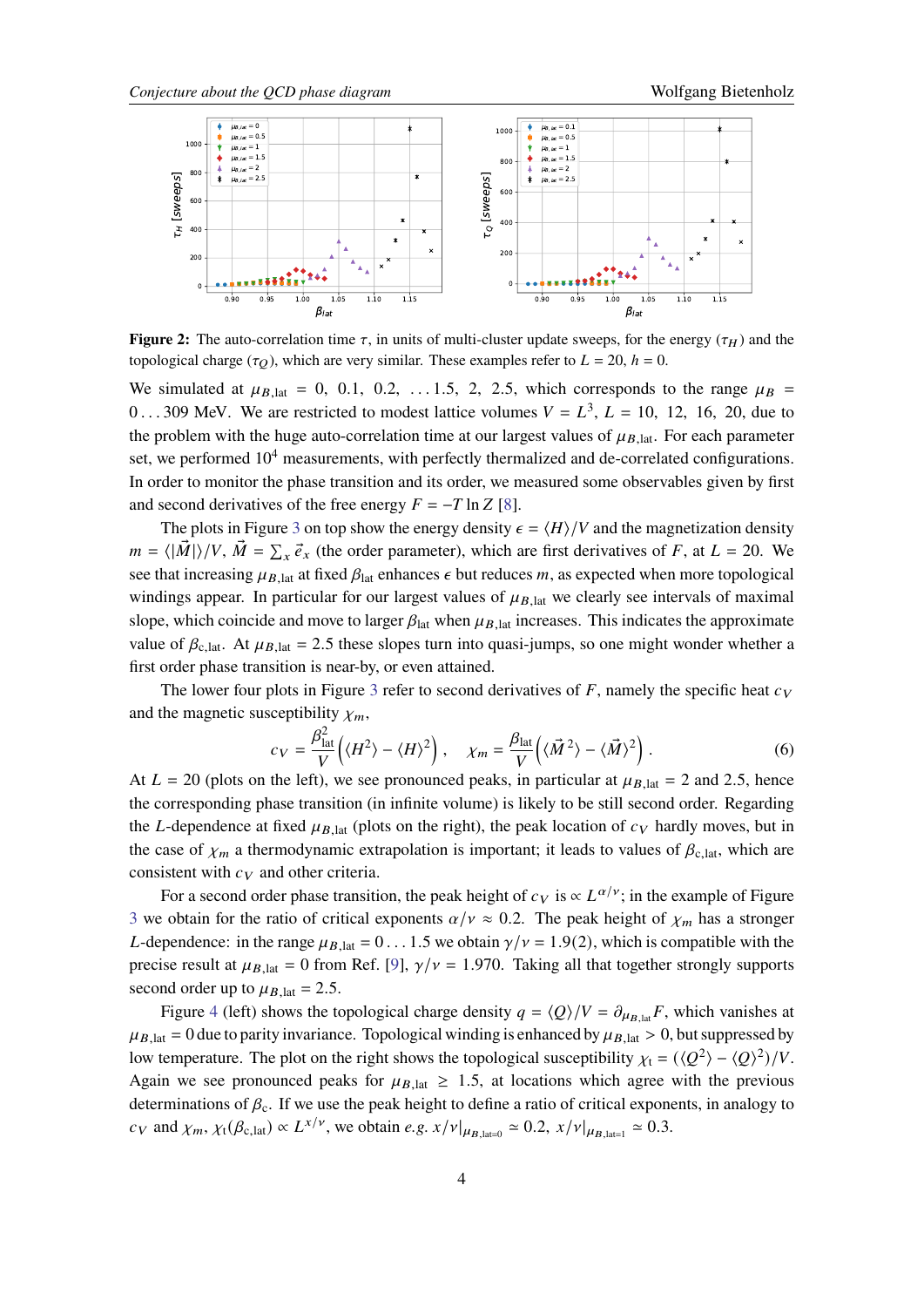<span id="page-4-0"></span>

**Figure 3:** Simulation results at  $h = 0$ : energy density  $\epsilon$  and magnetic density  $m$  (top), specific heat  $c_V$  and magnetic susceptibility  $\chi_m$  (center and bottom). The  $\beta_{\text{lat}}$  interval where  $\epsilon$  and  $m$  have maximal slopes agrees with the peaks of  $c_V$  and  $\chi_m$ . We also show how the peak heights increase with the volume.

<span id="page-4-1"></span>

**Figure 4:** Topological charge density  $q = \langle Q \rangle / V$  and the topological susceptibility  $\chi_t$ , in the chiral limit.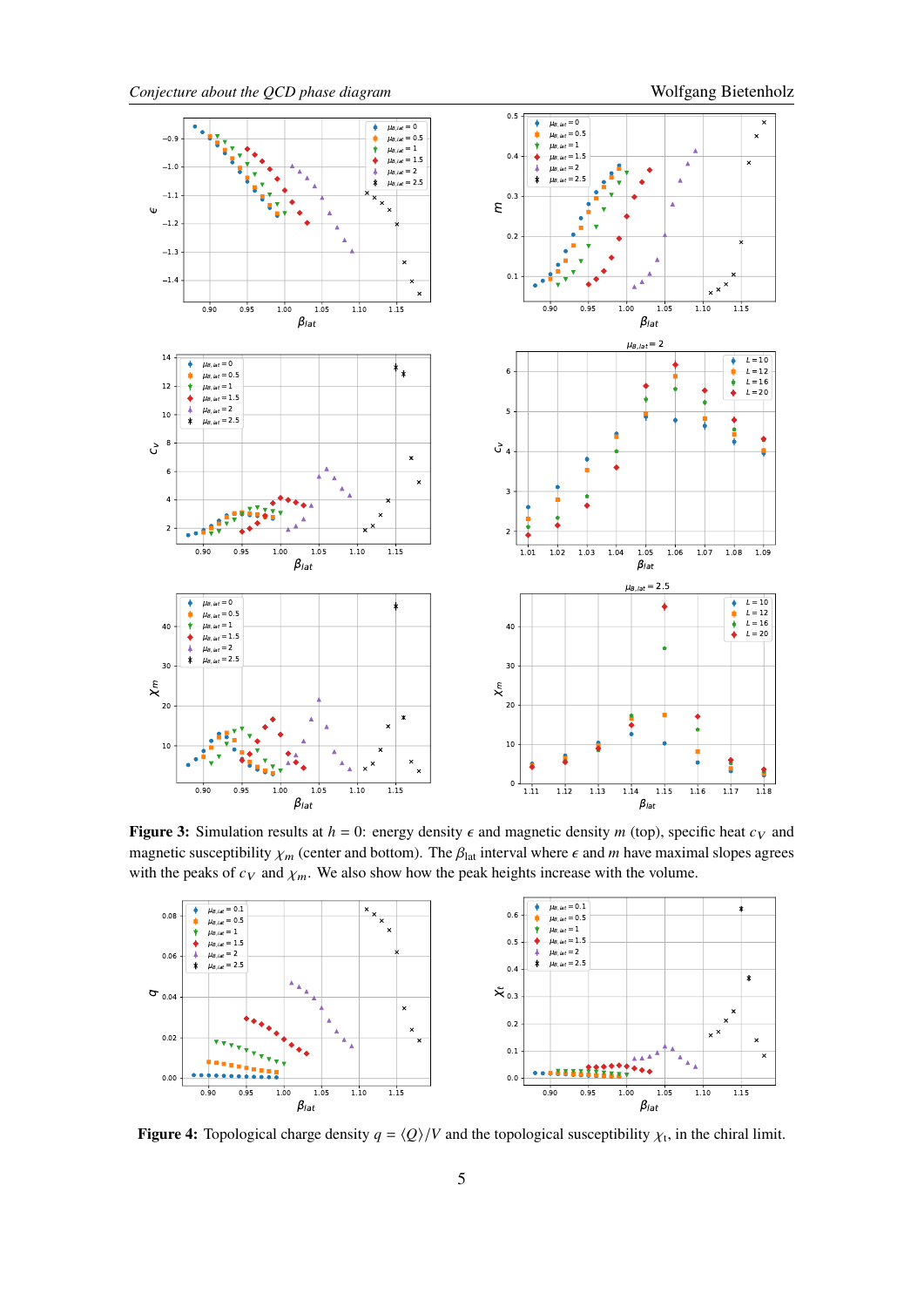<span id="page-5-0"></span>

**Figure 5:** Conjectured phase diagram for QCD with 2 massless quark flavors.

Finally we combine all the determinations of  $\beta_{\text{lat}}(\mu_{B, \text{lat}})$  (based on steepest slopes and peaks, also considering the correlation length, all extrapolated to  $V \to \infty$ ), and convert to physical units. This leads to the phase diagram in the chiral limit shown in Figure [5.](#page-5-0)  $T_c$  decreases for increasing  $\mu_B$ , in agreement with the consensus in the literature, but we do not observe a CEP (*i.e.* a change to a first order phase transition) in the regime  $\mu_B \leq 309$  MeV and  $T \geq 106$  MeV.

#### **4. Conjectured phase diagram with light quarks**

We proceed to a finite, degenerate quark mass  $m_q$  of the light flavors  $u$  and  $d$  [\[11\]](#page-8-10), which corresponds to the external magnetic field strength  $h = |\vec{h}|$ . In lattice units we choose the values  $h_{\text{lat}} = 0.367$  and 0.14. Here we refer to the pseudo-critical crossover temperature  $T_{\text{pc}} \approx 155$  MeV to relate lattice units and physical units,  $h \approx h_{\text{lat}} T_{\text{pc}}^4 / T_{\text{pc,lat}}^4$ . Our results for  $T_{\text{pc,lat}} = 1/\beta_{\text{pc,lat}}$  are ambiguous, as we see from the maxima of  $c_V$  and  $\chi_m$  (see below). If we take the average, we obtain  $T_{\text{pc,lat}}(h_{\text{lat}} = 0.367) \approx 1.273$  and  $T_{\text{pc,lat}}(h_{\text{lat}} = 0.14) \approx 1.172$ , in a monotonous relation to the chiral limit,  $T_{c,hat}(h_{hat} = 0) = 1.06849$  [\[9\]](#page-8-8). For a dimensioned quantity like  $\mu_B$  this suggests

$$
\mu_B \approx 122 \text{ MeV } \mu_{B,\text{lat}}
$$
 ( $h_{\text{lat}} = 0.367$ );  $\mu_B \approx 132 \text{ MeV } \mu_{B,\text{lat}}$  ( $h_{\text{lat}} = 0.14$ ). (7)

If we interpret h as  $m_q \Sigma$ , and insert for the chiral condensate  $\Sigma \simeq (250 \text{ MeV})^3$ , we obtain the quark mass  $m_q \approx 5.2$  MeV and  $m_q \approx 2.7$  MeV, which is compatible with  $m_d$  and with  $m_u$ , respectively.

We incorporate the additional term by again adjusting the cluster flip probability, following Ref. [\[10\]](#page-8-7). We also implemented an alternative method, which adds a global "ghost field" with possible bonds to any spin variable [\[12\]](#page-8-11).

Figure [6](#page-6-0) shows results at  $h = 0.367$ : the auto-correlation time (top, left) is strongly alleviated thanks to the crossover; there is no critical slowing down anymore. The next three plots show the quantities  $\epsilon$ , *m* and  $\langle Q \rangle$  at various values of L,  $\mu_{B,lat}$  and  $\beta_{lat}$ .  $\epsilon$  depends somewhat on  $\mu_{B,lat}$ , but hardly on  $L$ , while for  $m$  some  $L$ -dependence is visible. These three observables are all smooth; there is no interval of a steep slope, in contrast to Figure [3.](#page-4-0) This is again consistent with the fact that the second order phase transition of the chiral limit is now washed out to a crossover.

For the same reason,  $c_V$  and  $\chi_m$  do not exhibit actual peaks but rather smooth maxima, as we see in the lower two plots in the left column of Figure [6.](#page-6-0) We identify these maxima with Gaussian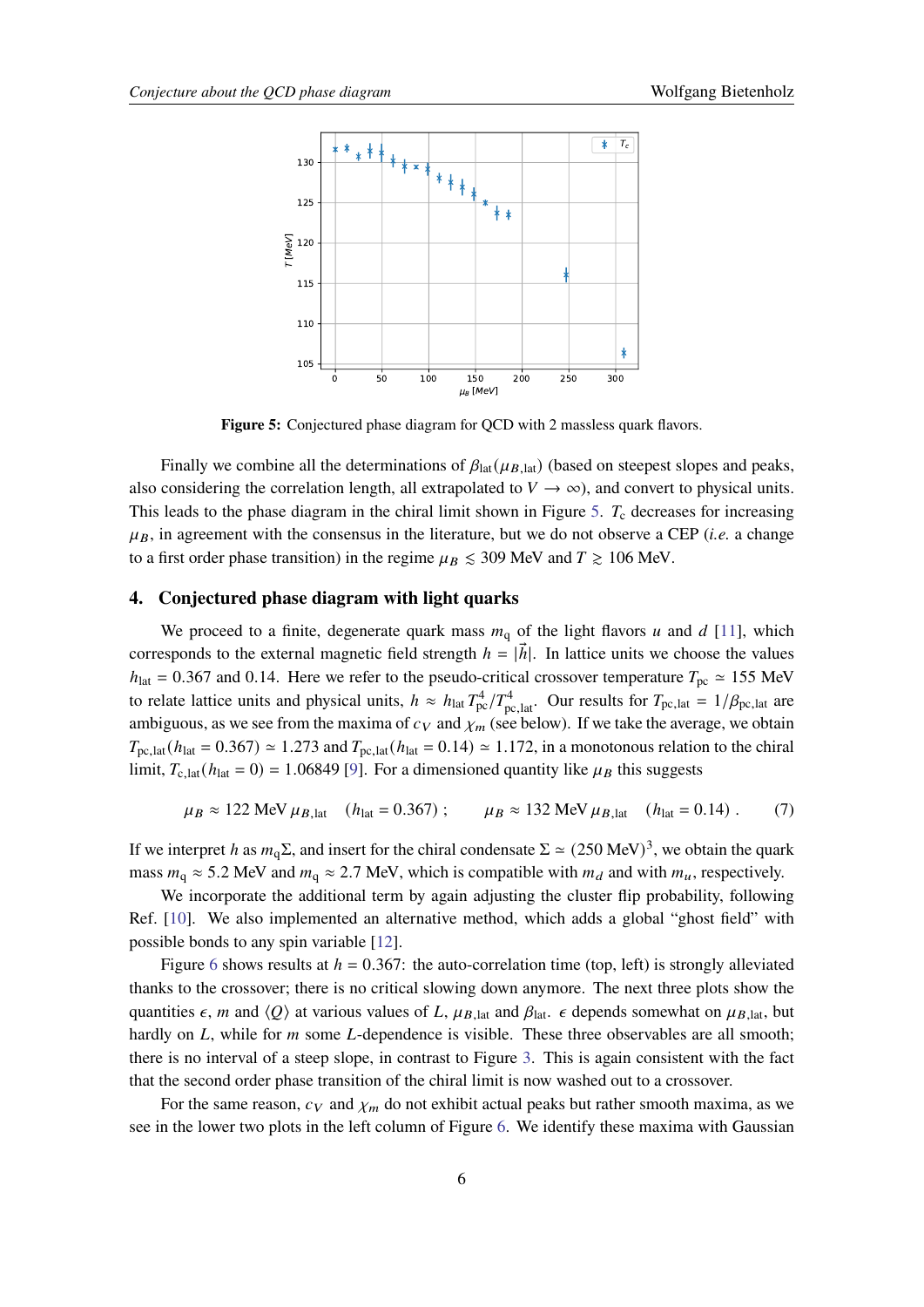<span id="page-6-0"></span>

**Figure 6:** Simulation results of the effective theory at  $h_{\text{lat}} = 0.367$ , compatible with the quark mass  $m_d$ :  $\tau_m$ as an example for the auto-correlation time;  $\epsilon$ , *m* and  $\langle Q \rangle$  as smooth first derivatives of the free energy *F*;  $c_V$  and  $\chi_m$  with broad maxima, which we identify by Gaussian fits, and large-L extrapolations to  $\beta_{\text{pc,lat}}$ .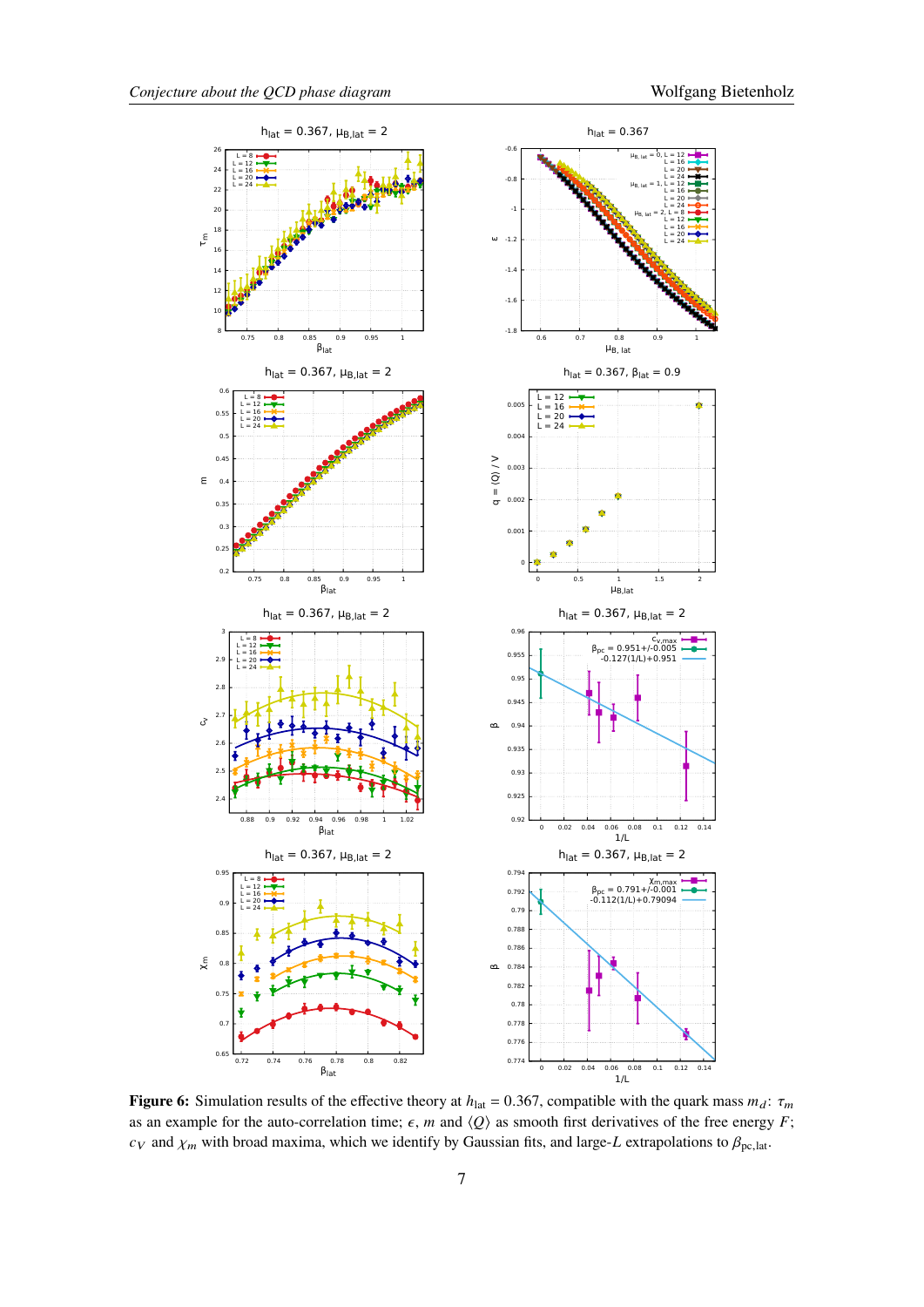<span id="page-7-0"></span>

**Figure 7:** Conjectured phase diagram of 2-flavor QCD at  $m_q \approx 5$  MeV, and at  $m_q \approx 3$  MeV.

fits, and estimate their uncertainties with the jackknife method. The corresponding plots on the right illustrate the extrapolations to  $\beta_{\text{pc,lat}}$  in the large-L limit.

Such extrapolations are performed at each  $\mu_{B, lat}$ -value, in order to monitor the crossover. There is a significant difference between extrapolated  $\beta_{\text{pc,lat}}$ -results obtained from  $c_V$  and from  $\chi_m$ , which is again typical for a crossover. If we take them as the upper and lower bound of the crossover region, and convert to physical units as describe in the beginning of this section, then  $T_{\text{pc}} \approx 155$  MeV is in the center of the crossover interval at  $\mu_B = 0$ . Thus we arrive at the phase diagram in Figure [7,](#page-7-0) where we include the results obtained at  $h = 0.14$ ,  $L = 24$ . We only see a slight trend for  $T_{\text{pc}}$  to decrease when  $\mu_B$  increases, and there is again no indication of a CEP in the range that we explored, in this case up to  $\mu_B \approx 250$  MeV.

#### **5. Conclusions**

We assume the  $O(4)$  model to be in the universality class of 2-flavor OCD in the chiral limit  $(O(N)$ -models cannot cope with more than 2 quark flavors). We refer to high temperature, which suggests a dimensional reduction to the 3d  $O(4)$  model, with a topological charge Q, which corresponds to the baryon number  $B$ . This effective theory can be simulated at finite baryon chemical potential  $\mu_B$ , with a powerful cluster algorithm, and without any sign problem.

In the chiral limit, we monitored the critical line from  $(\mu_B, T_c) \approx (0, 132 \text{ MeV})$  to (309 MeV, 106 MeV). In this range,  $T_c(\mu_B)$  decreases monotonically. No CEP is found, but there are hints for it to be near the endpoint of our study, so far.

If we add an external magnetic field, which roughly corresponds to the light quark masses,  $T_{\rm pc}(\mu_B)$  varies only little up to  $\mu_B \approx 250$  MeV, and again there is no sign of a CEP. Figure [8](#page-8-12) compares our bounds on  $T_{\text{CEP}}$  and  $\mu_{B,\text{CEP}}$  to a multitude of other conjectures in the literature.

**Acknowledgments:** WB thanks Uwe-Jens Wiese for instructive discussions. Arturo Fernández Téllez and Miguel Ángel Nava Blanco contributed to this project at an early stage [\[13\]](#page-8-13). The simulations were carried out on the cluster of ICN-UNAM. This work was supported by UNAM-DGAPA through PAPIIT project IG100219, "Exploración teórica y experimental del diagrama de fase de la cromodinámica cuántica", and by the Consejo Nacional de Ciencia y Tecnología (CONACYT).